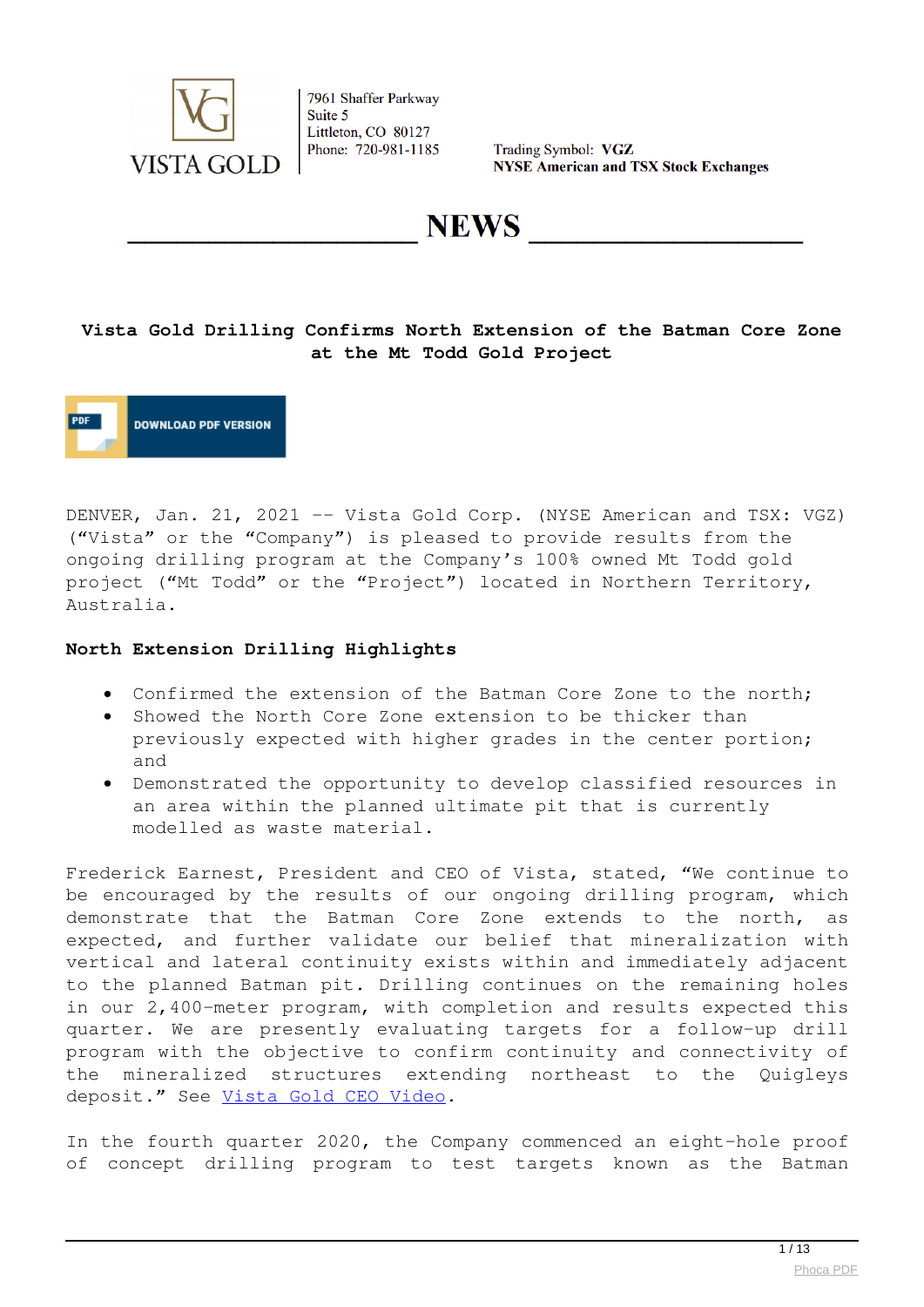

Trading Symbol: VGZ **NYSE American and TSX Stock Exchanges** 

## **NEWS**

#### **Vista Gold Drilling Confirms North Extension of the Batman Core Zone at the Mt Todd Gold Project**

Hanging Wall Lode and the Batman North Extension. The goal of the program is to confirm the existence of mineralization with vertical and lateral continuity within and immediately adjacent to the planned Batman pit.

Results from Hole VB20-001 were announced in December 2020 ([see News](https://www.globenewswire.com/Tracker?data=yiax9orF_xDRS42CZ7Uyldc1mNIPXxhGo1WpcYl0VmoIOJpcIRSNqu27cW0AGf1Fb6WD_hpNau35Kl0GKxCnakSFUuKQRu9UmT-cJiA77BdJPwoXeCvAtAd6hOVb3vornFsRy4PIPVaOOGXFmSSn9Q6axAOi7Zg6x04fkipuzCEnEYFLLbn8uFQpOXKBeEmjw5xB55HqU3TBSgwtRSGG3Q==) [Release\)](https://www.globenewswire.com/Tracker?data=yiax9orF_xDRS42CZ7Uyldc1mNIPXxhGo1WpcYl0VmoIOJpcIRSNqu27cW0AGf1Fb6WD_hpNau35Kl0GKxCnakSFUuKQRu9UmT-cJiA77BdJPwoXeCvAtAd6hOVb3vornFsRy4PIPVaOOGXFmSSn9Q6axAOi7Zg6x04fkipuzCEnEYFLLbn8uFQpOXKBeEmjw5xB55HqU3TBSgwtRSGG3Q==) and confirmed the existence of a mineralized zone that is believed to be a connection between the main Batman structure and the Golf-Tollis structure. Holes VB20-002, -003, and -004 targeted the Batman North Extension to the north of the main Batman structure.

Assay results for holes VB20-002, VB20-003 and VB20-004 are summarized below.

| Hol             | Grid Co   |     | Survey Data |           |           |           | Intersections |             |           |                |           |              |                 |  |  |
|-----------------|-----------|-----|-------------|-----------|-----------|-----------|---------------|-------------|-----------|----------------|-----------|--------------|-----------------|--|--|
| $\in$           | -ordina   |     |             |           |           |           |               |             |           |                |           |              |                 |  |  |
| No.             | tes       |     |             |           |           |           |               |             |           |                |           |              |                 |  |  |
|                 | MGA MGA   |     | RL          | Azi       | Dip       | Dep       |               | Fro         | Τo        | Int            | Tru       | Gra          | Sam             |  |  |
|                 | 94        | 94  | (m)         | mut       | (°)       | th        |               | m           | (m)       | erv            | e         | de           | ple             |  |  |
|                 | Gri       | Gri |             | h         |           | (m)       |               | (m)         |           | al             | Thi       | (g/          | Typ             |  |  |
|                 | d         | d   |             | (°)       |           |           |               |             |           | (m)            | ckn       | t            | $\epsilon$      |  |  |
|                 | Eas       | Nor |             |           |           |           |               |             |           |                | ess       | Au)          |                 |  |  |
|                 | tin       | thi |             |           |           |           |               |             |           |                | (m)       |              |                 |  |  |
|                 | q         | ng  |             |           |           |           |               |             |           |                |           |              |                 |  |  |
| VB <sub>2</sub> | 187       | 843 | 143         | 270       | $-58$     | 280       |               | $8 \cdot 0$ | 164       | 156            | 113       | 0.5          | HQ              |  |  |
| $0 - 0$         | 287       | 593 | $\cdot$ 0   | $\cdot$ 0 | $\cdot$ 0 | $\cdot$ 0 |               |             | $\cdot$ 0 | $\cdot$ 0      | $\cdot$ 0 | 5            | $\frac{1}{2}$ C |  |  |
| 02              | $\cdot$ 0 | 6.0 |             |           |           |           |               |             |           |                |           |              | ore             |  |  |
|                 |           |     |             |           |           |           | inc           | 8.0         | 19.       | 11.            | $8.0$     | 0.8          | HQ              |  |  |
|                 |           |     |             |           |           |           | lud           |             | 0         | $\overline{0}$ |           | 8            | $\frac{1}{2}$ C |  |  |
|                 |           |     |             |           |           |           | ing           |             |           |                |           |              | ore             |  |  |
|                 |           |     |             |           |           |           | inc           | 101         | 130       | 29.            | 20.       | 1.0          | HQ              |  |  |
|                 |           |     |             |           |           |           | lud           | $\cdot$ 0   | $\cdot$ 0 | $\Omega$       | $\Omega$  | $\Omega$     | $\frac{1}{2}$ C |  |  |
|                 |           |     |             |           |           |           | ing           |             |           |                |           |              | ore             |  |  |
|                 |           |     |             |           |           |           | and           | 203         | 220       | 17.            | 12.       | 0.7          | HQ              |  |  |
|                 |           |     |             |           |           |           |               | $\cdot$ 0   | $\cdot$ 0 | $\overline{0}$ | 0         | $\mathbf{2}$ | $\frac{1}{2}$ C |  |  |
|                 |           |     |             |           |           |           |               |             |           |                |           |              |                 |  |  |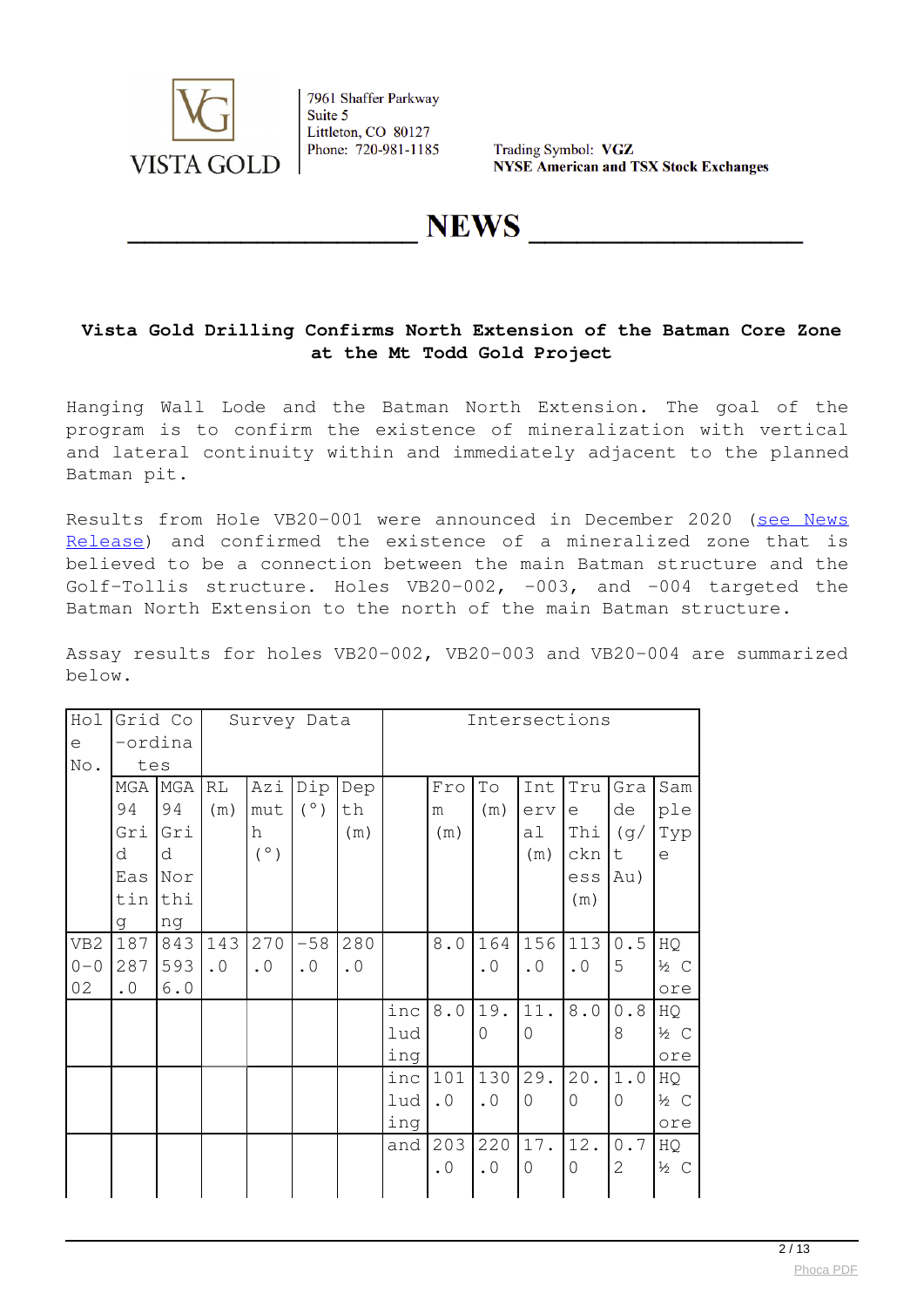

Trading Symbol: VGZ **NYSE American and TSX Stock Exchanges** 

**NEWS** 

### **Vista Gold Drilling Confirms North Extension of the Batman Core Zone at the Mt Todd Gold Project**

|                                  |                         |                           |                               |                  |                    |                  |                   |                            |                       |                    |                 |                       | ore                          |
|----------------------------------|-------------------------|---------------------------|-------------------------------|------------------|--------------------|------------------|-------------------|----------------------------|-----------------------|--------------------|-----------------|-----------------------|------------------------------|
|                                  |                         |                           |                               |                  |                    |                  | inc<br>lud<br>ing | 219<br>$\cdot$ 0           | 220<br>$\cdot$ 0      | 1.0                | 0.7             | 3.7<br>$\overline{2}$ | HQ<br>$\frac{1}{2}$ C<br>ore |
|                                  |                         |                           |                               |                  |                    |                  |                   |                            |                       |                    |                 |                       |                              |
| VB <sub>2</sub><br>$0 - 0$<br>03 | 187<br>272<br>$\cdot$ 0 | 843<br>593<br>3.0         | 140<br>$\cdot$ 0              | 266<br>$\cdot$ 0 | $-54$<br>$\cdot$ 0 | 299<br>.8        |                   | 15.<br>$\overline{0}$      | 160<br>$\cdot$ 0      | 145<br>$\cdot$ 0   | 92.<br>$\Omega$ | 0.4<br>4              | HQ<br>$\frac{1}{2}$ C<br>ore |
|                                  |                         |                           |                               |                  |                    |                  | inc<br>lud<br>ing | 81.<br>$\mathsf{O}\xspace$ | 160<br>$\cdot$ 0      | 79.<br>$\mathbf 0$ | $50.$<br>0      | $0.5$<br>$\mathbf 1$  | HQ<br>$\frac{1}{2}$ C<br>ore |
|                                  |                         |                           |                               |                  |                    |                  | inc<br>lud<br>ing | 155<br>$\cdot$ 0           | 160<br>$\cdot$ 0      | $5.0$              | $3 \cdot 0$     | 1.4<br>7              | HQ<br>$\frac{1}{2}$ C<br>ore |
|                                  |                         |                           |                               |                  |                    |                  |                   |                            |                       |                    |                 |                       |                              |
| VB <sub>2</sub><br>$0 - 0$<br>04 | 187<br>251<br>$\cdot$ 0 | 843<br>593<br>$3 \cdot 0$ | 144<br>$\boldsymbol{\cdot}$ 0 | 270<br>$\cdot$ 0 | $-48$<br>$\cdot$ 0 | 146<br>$\cdot$ 0 |                   | 15.<br>$\overline{0}$      | 21.<br>$\mathbf 0$    | $6.0$              | $4.5\,$         | $0.5$<br>7            | HQ<br>$\frac{1}{2}$ C<br>ore |
|                                  |                         |                           |                               |                  |                    |                  | and               | 33.<br>0                   | 40.<br>0              | 7.0                | $5.0$           | $0.6\,$<br>0          | HQ<br>$\frac{1}{2}$ C<br>ore |
|                                  |                         |                           |                               |                  |                    |                  | and               | 52.<br>$\Omega$            | 59.<br>$\overline{0}$ | $7 \cdot 0$        | $5.0$           | 0.4<br>7              | HQ<br>$\frac{1}{2}$ C<br>ore |
|                                  |                         |                           |                               |                  |                    |                  | and               | 84.<br>$\overline{0}$      | 88.<br>$\overline{0}$ | 4.0                | 3.0             | 1.2<br>6              | HQ<br>$\frac{1}{2}$ C<br>ore |

Notes:

( Results are based on ore grade 50g fire assay for Au and four acid ICP-OES for

i Cu.

)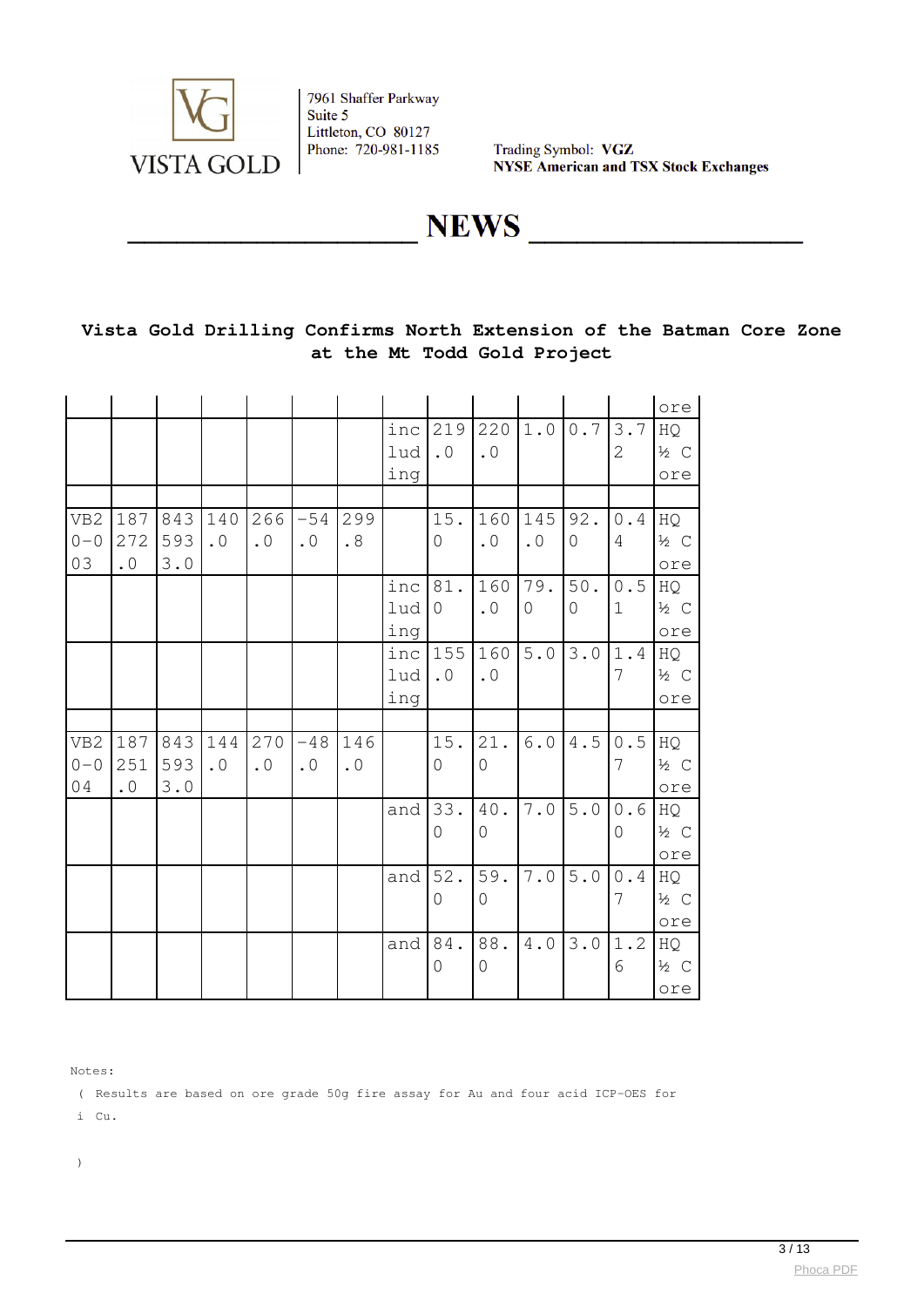

Trading Symbol: VGZ<br>NYSE American and TSX Stock Exchanges

# **NEWS**

### **Vista Gold Drilling Confirms North Extension of the Batman Core Zone at the Mt Todd Gold Project**

|                  | ( Intersections are from diamond core drilling with half-core samples.             |
|------------------|------------------------------------------------------------------------------------|
| i.               |                                                                                    |
| i                |                                                                                    |
|                  |                                                                                    |
|                  |                                                                                    |
| $\left( \right)$ |                                                                                    |
|                  | ( Core sample intervals were constrained by geology, alteration or structural      |
|                  | i boundaries, intervals varied between a minimum of 0.2 metres to a maximum of 1.2 |
|                  | i metres.                                                                          |
|                  |                                                                                    |
|                  |                                                                                    |
| i                |                                                                                    |
|                  |                                                                                    |
|                  |                                                                                    |
|                  |                                                                                    |
|                  |                                                                                    |
|                  |                                                                                    |
| $\left( \right)$ |                                                                                    |
|                  | ( Mean grades have been calculated on a 0.4g/t Au lower cut-off grade with no      |
|                  | i upper cut-off grade applied.                                                     |
| V                |                                                                                    |
|                  |                                                                                    |
|                  |                                                                                    |
| $\,$             |                                                                                    |
|                  | ( All intersections are downhole intervals.                                        |
| V                |                                                                                    |
| $\lambda$        |                                                                                    |
|                  |                                                                                    |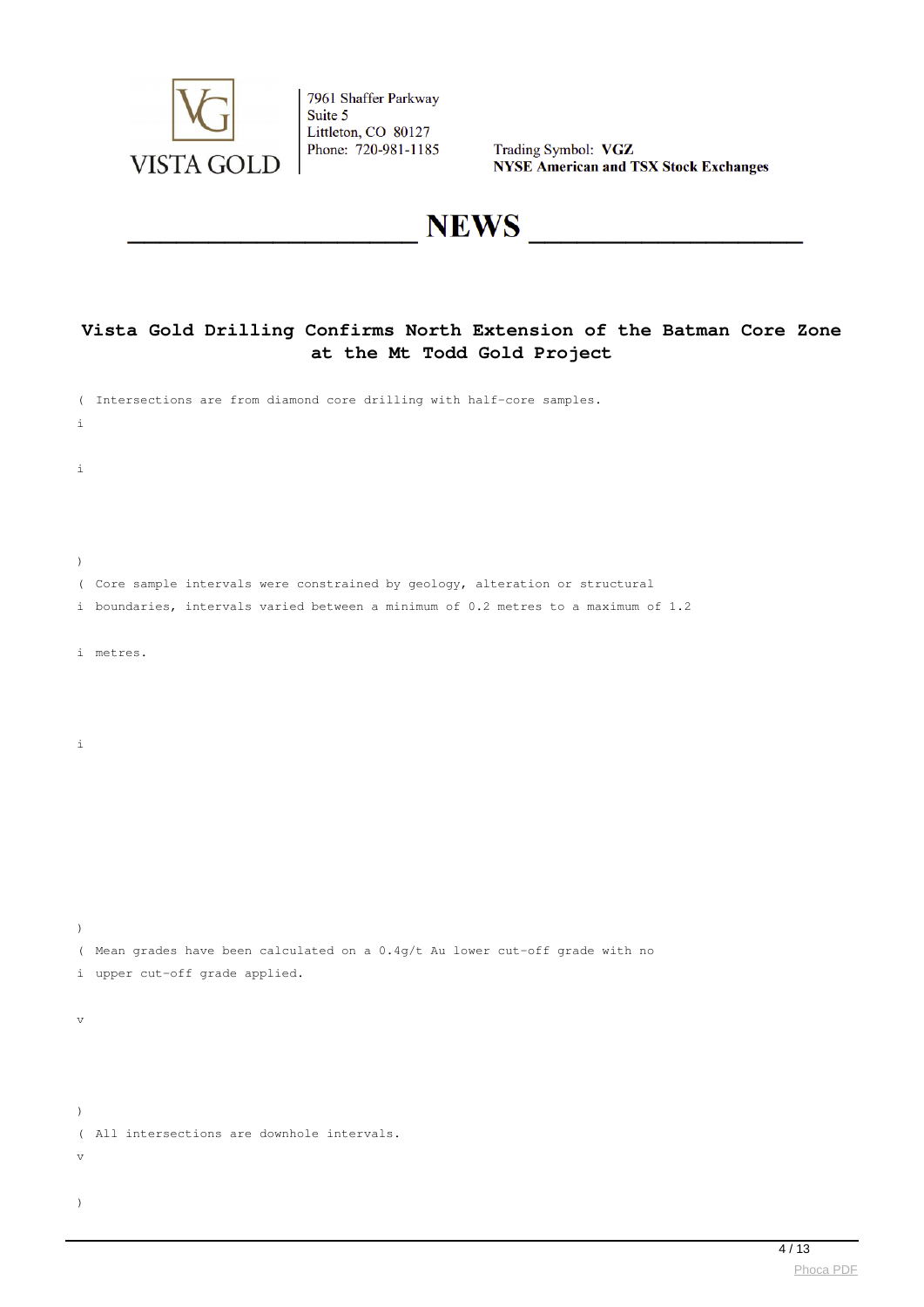

Trading Symbol: VGZ **NYSE American and TSX Stock Exchanges** 

# **NEWS**

### **Vista Gold Drilling Confirms North Extension of the Batman Core Zone at the Mt Todd Gold Project**

|  | (All downhole deviations have been verified by downhole camera and or downhole |  |  |  |  |  |
|--|--------------------------------------------------------------------------------|--|--|--|--|--|
|  |                                                                                |  |  |  |  |  |

- v gyro.
- i
- 
- 
- $\,$   $\,$ ( Collar coordinates surveyed by GPS.
- v
- i
- 
- 
- i

)

i

- ( The Company maintains a QA/QC program described below. v
- i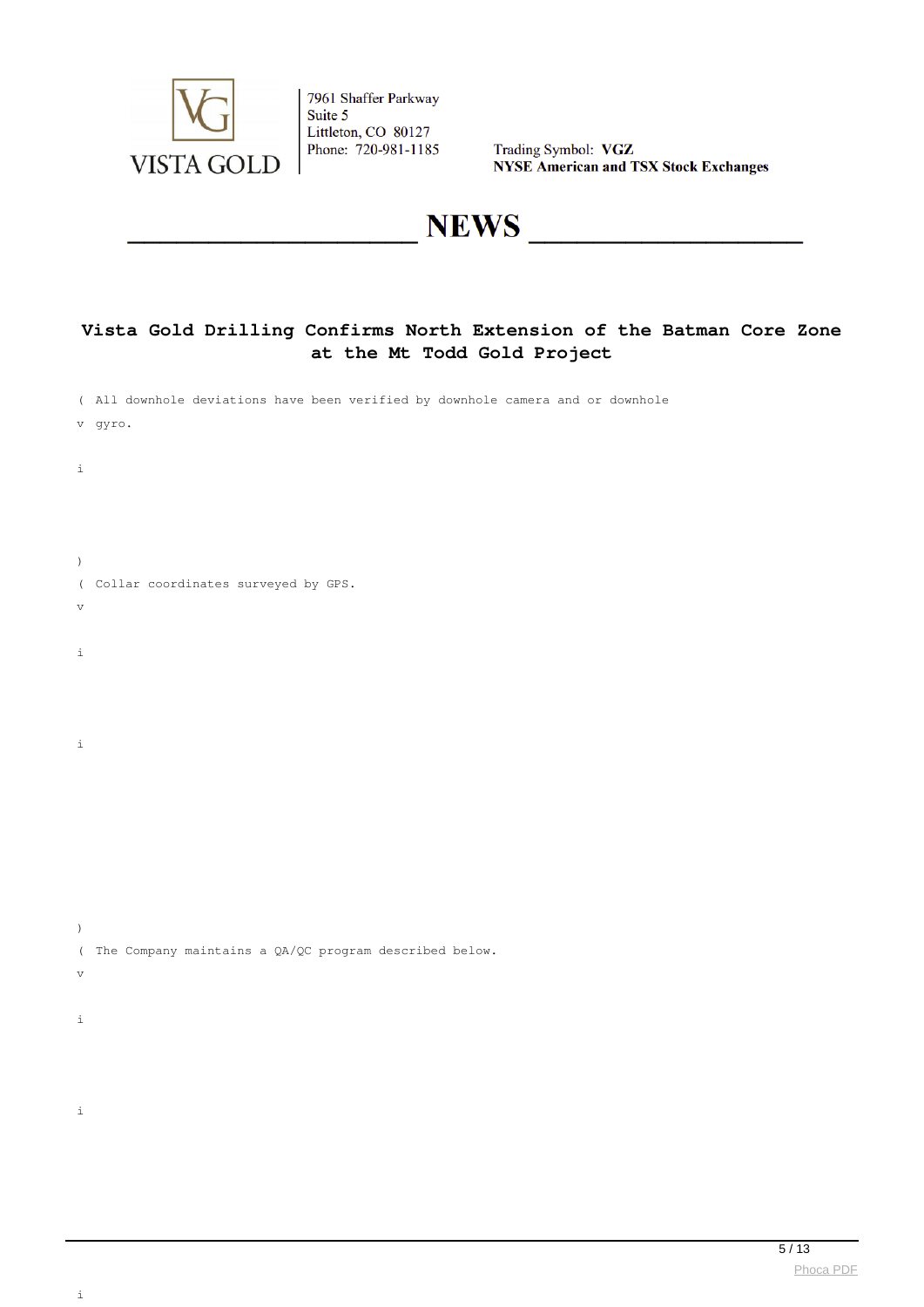

Trading Symbol: VGZ **NYSE American and TSX Stock Exchanges** 

## **NEWS**

**Vista Gold Drilling Confirms North Extension of the Batman Core Zone at the Mt Todd Gold Project**

( The assay laboratories responsible for the assays were NAL Pty Ltd, Pine Creek,

i NT and Genalysis Laboratory Services Pty Ltd, Perth, WA.

x

)

 $\overline{\phantom{a}}$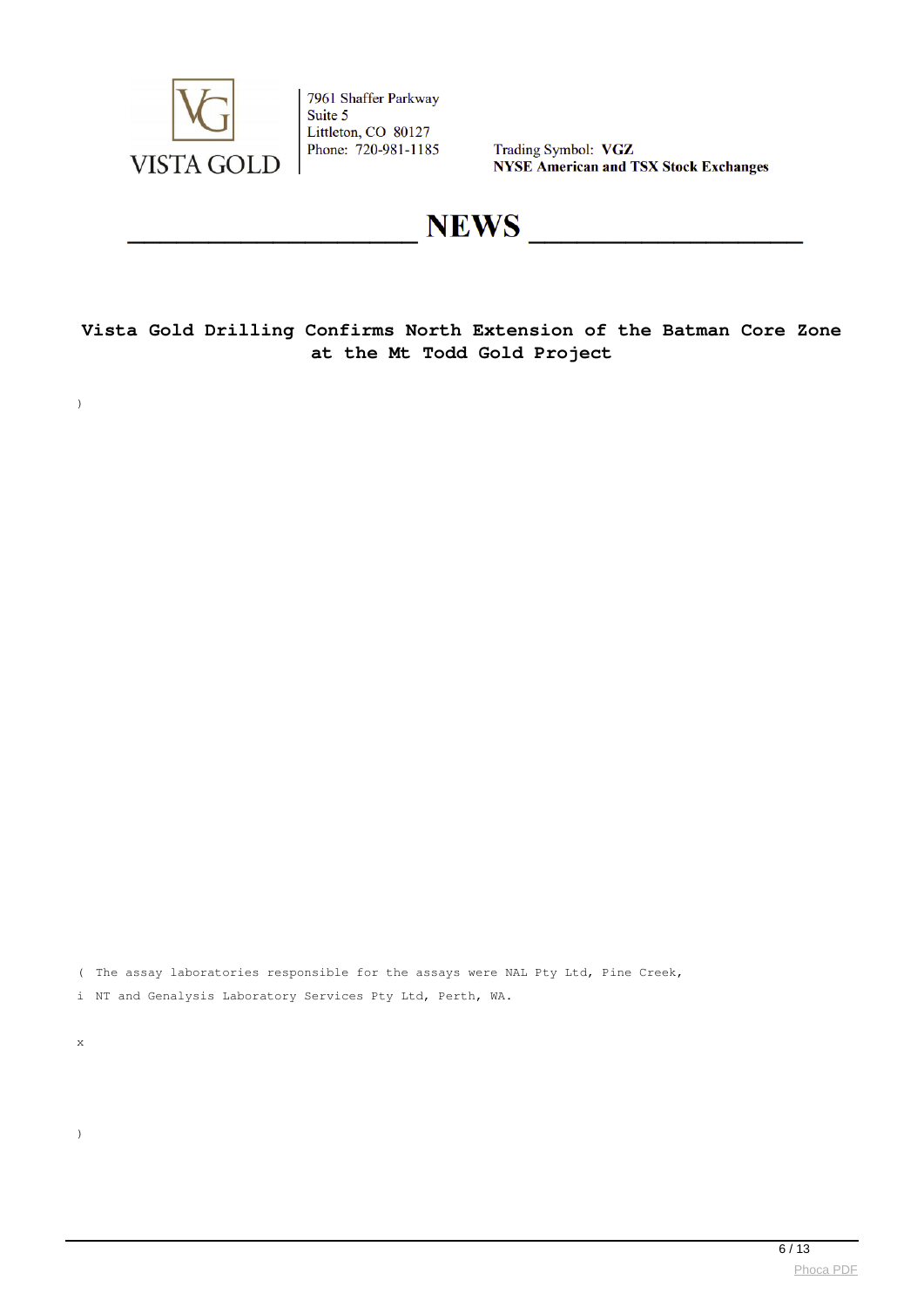

Trading Symbol: VGZ **NYSE American and TSX Stock Exchanges** 

**NEWS** 

### **Vista Gold Drilling Confirms North Extension of the Batman Core Zone at the Mt Todd Gold Project**

#### **Figure 1 – Batman North Extension**



The plan view above shows the interpreted location of the Batman North Extension. VB20-002, -003, and -004 intersected the Batman North Extension at the predicted location and encountered a thicker mineralized zone than anticipated.

#### **Figure 2 – Section A-A' (VB20-002, 003, and 004)**

In the cross section below the location and assay results of VB20-002, -003, and -004 are shown relative to the core zones of the Batman deposit. The lighter shading denotes the higher-grade center portion within the extension of the Core Zone.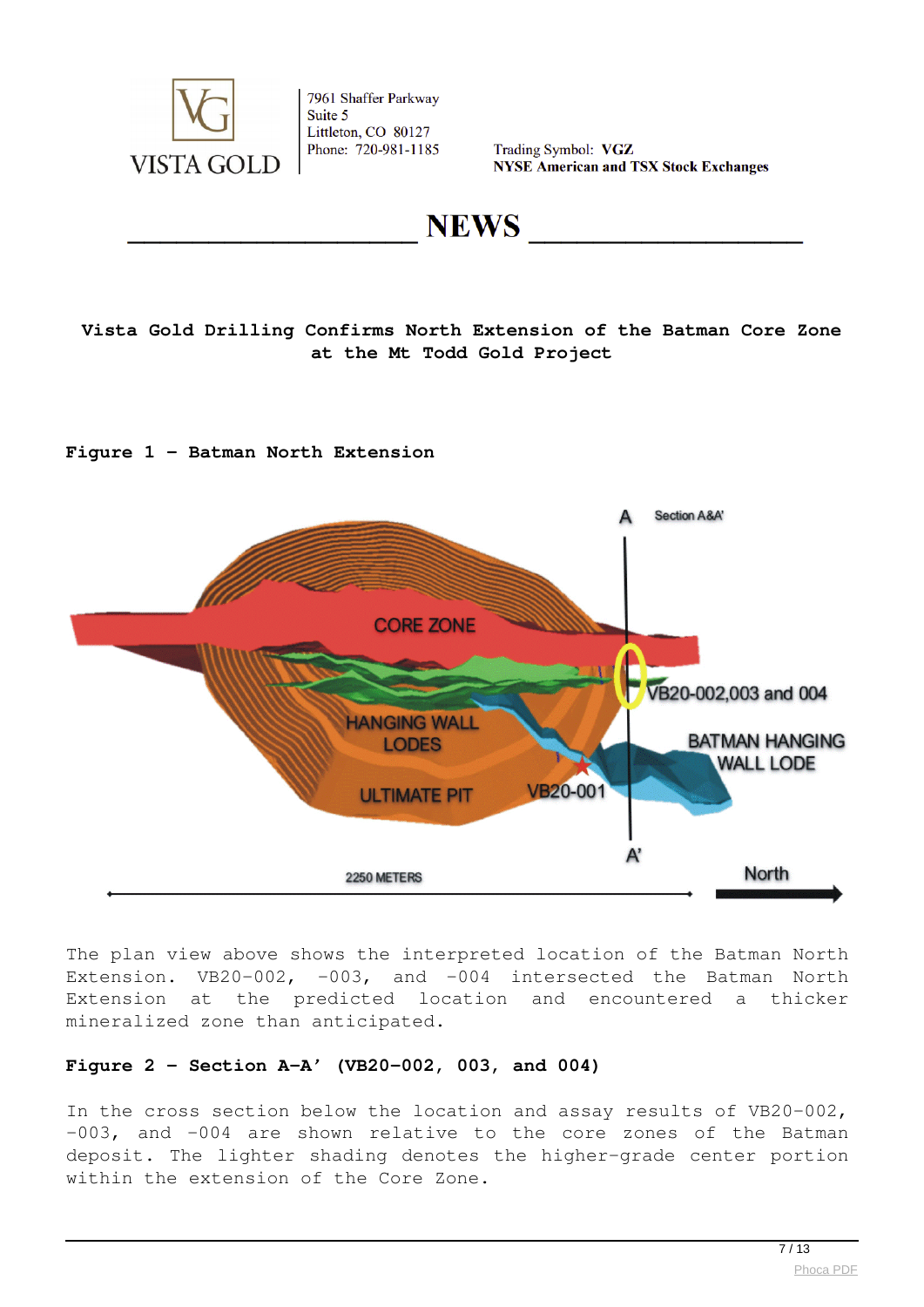

Trading Symbol: VGZ **NYSE American and TSX Stock Exchanges** 

**NEWS** 

#### **Vista Gold Drilling Confirms North Extension of the Batman Core Zone at the Mt Todd Gold Project**



John Rozelle, Vista's Sr. Vice President, a Qualified Person (QP) as defined by National Instrument 43-101 – *Standards of Disclosure for Mineral Projects*, has verified the data underlying the information contained in and has approved this press release.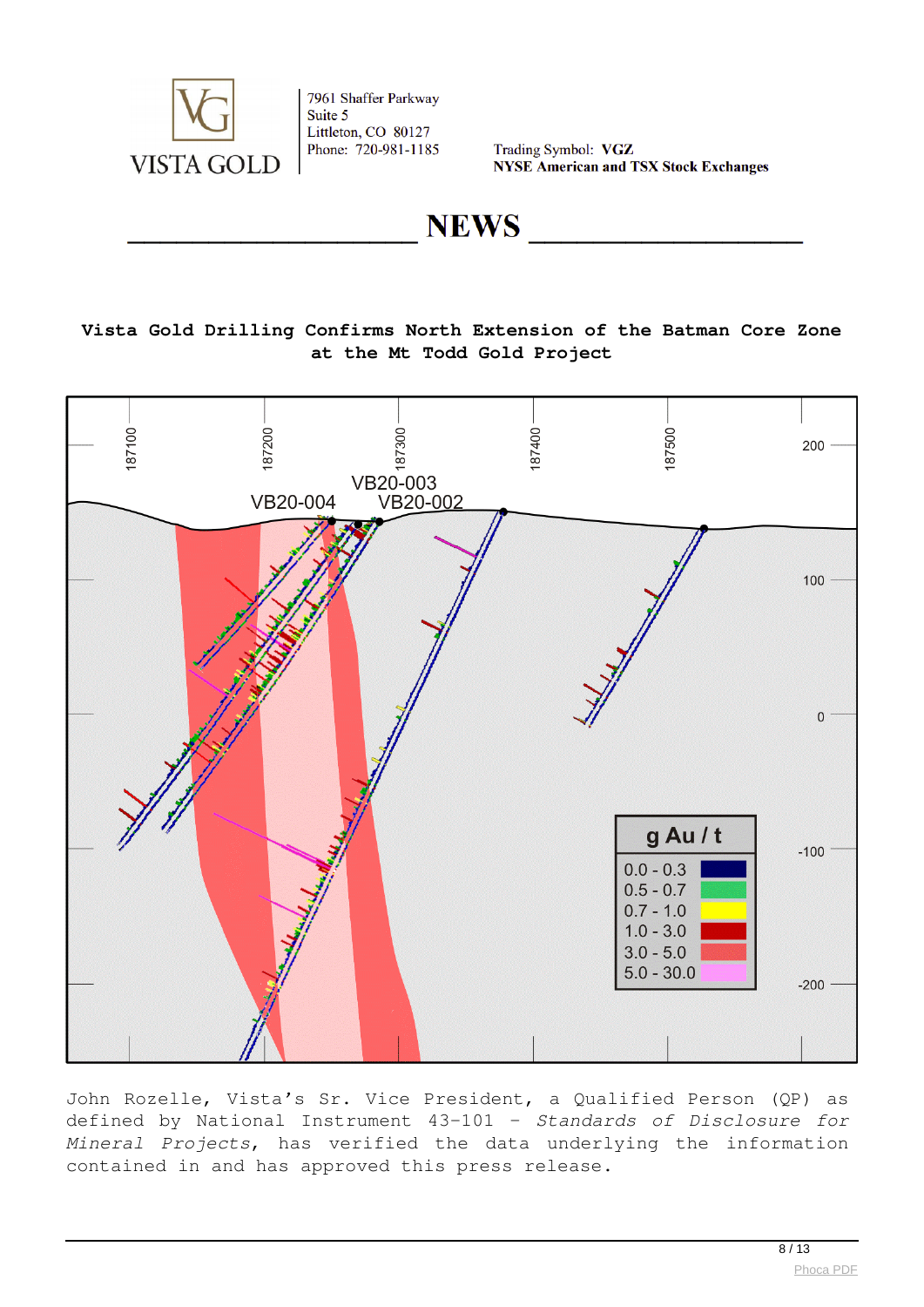

Trading Symbol: VGZ **NYSE American and TSX Stock Exchanges** 

**NEWS** 

#### **Vista Gold Drilling Confirms North Extension of the Batman Core Zone at the Mt Todd Gold Project**

#### **Data Verification and QA/QC**

The sampling method and approach for the drillholes are as follows:

- The drill core, upon removal from the core barrel, is placed into plastic core boxes;
- The poly core boxes are transported to the sample preparation building;
- The core is marked, geologically logged, geotechnically logged, photographed, and sawn into halves. One-half is placed into sample bags as one-meter sample lengths, and the other half retained for future reference. The only exception to this is when a portion of the remaining core has been flagged for use in the ongoing metallurgical testwork;
- The bagged samples have sample tags placed both inside and on the outside of the sample bags. The individual samples are grouped into "lots" for submission to Northern Analytical Laboratories for preparation and analytical testing; and
- All of this work was done under the supervision of a Vista geologist.

Processing of the core included photographing, geotechnical and geologic logging, and marking the core for sampling. The nominal sample interval was one meter. When this process was completed, the core was moved into the core cutting/storage area where it was laid out for sampling. The core was laid out using the following procedures:

- One meter depth intervals were marked out on the core by a member of the geologic staff;
- Core orientation (bottom of core) was marked with a solid line when at least three orientation marks aligned and used for structural measurements. When orientation marks were insufficient an estimated orientation was indicated by a dashed line;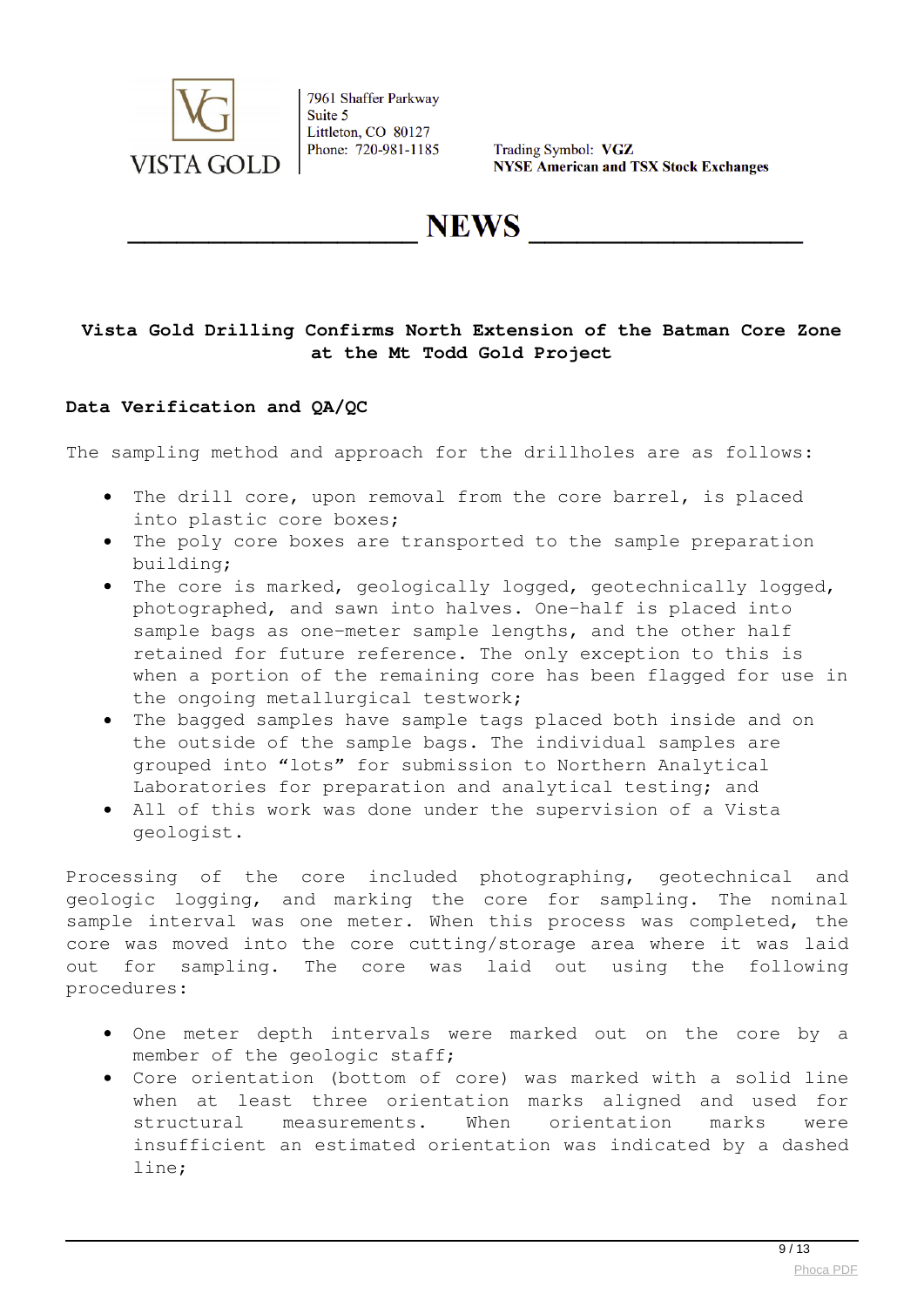

Trading Symbol: VGZ **NYSE American and TSX Stock Exchanges** 

**NEWS** 

#### **Vista Gold Drilling Confirms North Extension of the Batman Core Zone at the Mt Todd Gold Project**

- Geologic logging was then done by a member of the geologic staff. Assay intervals were selected at that time and a cut line marked on the core. The standard sample interval was one meter, with a minimum of 0.2 m and a maximum of 1.2 m;
- Blind sample numbers were then assigned based on pre-labeled sample bags. Sample intervals were then indicated in the core tray at the appropriate locations; and
- Each core tray was photographed and restacked on pallets pending sample cutting and stored on site indefinitely.

The core was then cut using diamond saws with each interval placed in sample bags. At this time, the standards and blanks were also placed in plastic bags for inclusion in the shipment. A reference standard or a blank was inserted at a minimum ratio of 1 in 10 and at suspected high grade intervals additional blanks sample were added. Standard reference material was sourced from Ore Research & Exploration Pty Ltd and provided in 60 g sealed packets. When a sequence of five samples was completed, they were placed in a shipping bag and closed with a zip tie. All of these samples were kept in the secure area until crated for shipping.

Samples were placed in crates for shipping with 100 samples per crate (20 shipping bags). The crates were stacked outside the core shed until picked up for transport.

The QP is satisfied that sample security measures meet industry standards. Statistical analysis of the various drilling populations and quality assurance/quality control (QA/QC) samples has not either identified or highlighted any reasons to not accept the data as representative of the tenor and grade of the mineralization estimated at the Batman deposit. NAL Pty. Ltd and Genalysis Laboratory Services Pty Ltd. are both independent of the Company.

#### **About Vista Gold Corp.**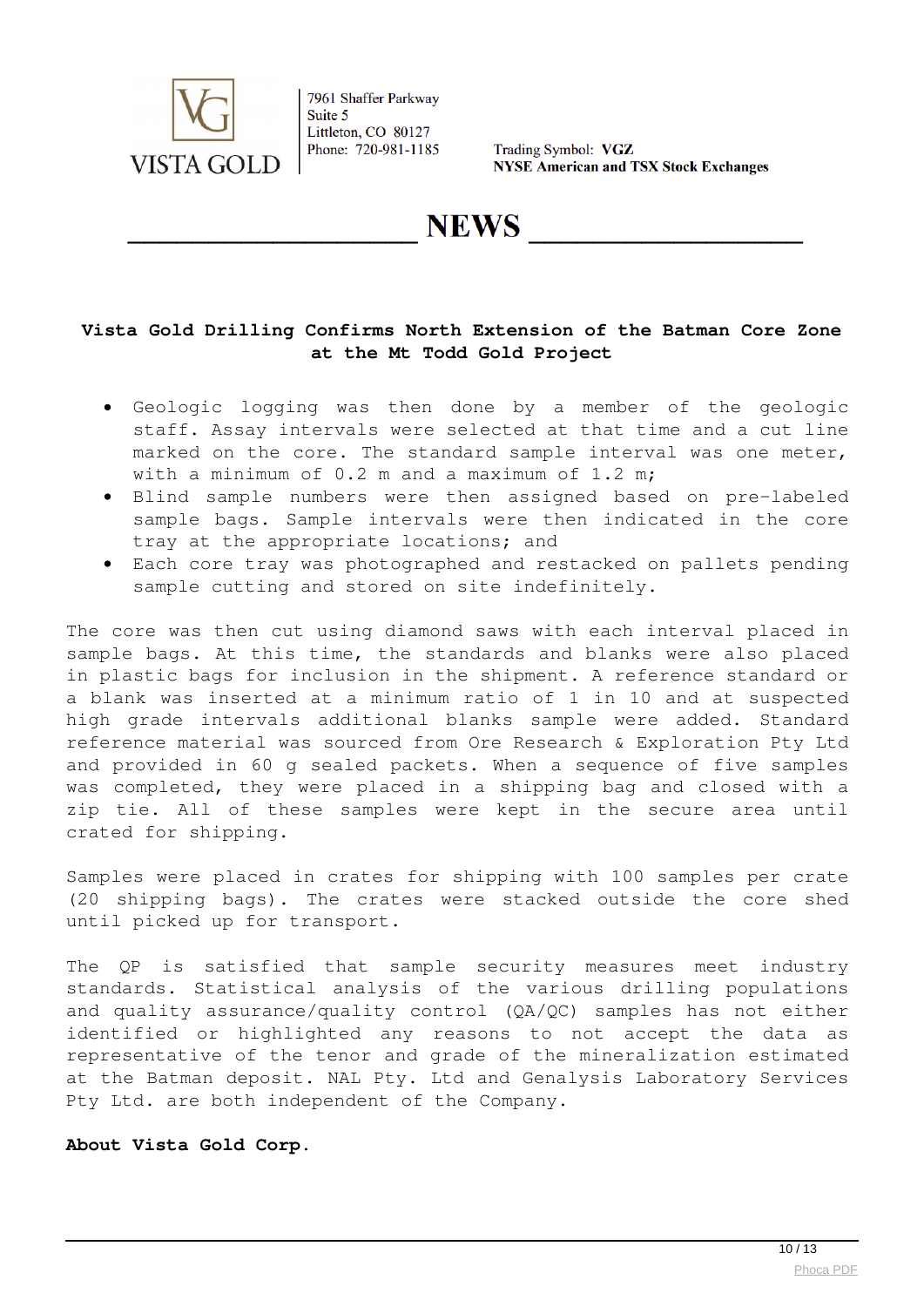

Trading Symbol: VGZ **NYSE American and TSX Stock Exchanges** 

## **NEWS**

#### **Vista Gold Drilling Confirms North Extension of the Batman Core Zone at the Mt Todd Gold Project**

The Company is a gold project developer. The Company's flagship asset is the Mt Todd gold project in the Tier-1 mining jurisdiction of Northern Territory, Australia. Mt Todd is the largest undeveloped gold project in Australia and if developed as presently designed, would potentially be Australia's 6<sup>th</sup> largest gold producer on an annual basis.

For further information about Vista or the Mt Todd Gold Project, please contact Pamela Solly, Vice President of Investor Relations, at (720) 981-1185 or visit the Company's website at **[www.vistagold.com](https://www.globenewswire.com/Tracker?data=jsSIHO_8N2QesbXOh5uHIHqSEzV_1IEjZG1NnpXzKlBIfZtOUKYIca561wjDuBoGvDwHybAIu3hCdfH241fGKg==)** to access important information, including the current Technical Report.

#### **Forward Looking Statement**

This press release contains forward-looking statements within the meaning of the U.S. Securities Act of 1933, as amended, and U.S. Securities Exchange Act of 1934, as amended, and forward-looking information within the meaning of Canadian securities laws. All statements, other than statements of historical facts, included in this press release that address activities, events or developments that we expect or anticipate will or may occur in the future, including such things as our belief of the existence of a mineralized zone that is a connection between the main Batman structure and the Golf-Tollis structure; our belief that we have identified the extension of the Batman core zone to the north and the existence of mineralization with vertical and lateral continuity exists within and immediately adjacent to the planned Batman pit; our belief that there may be opportunity to develop classified resources in an area within the planned ultimate pit that is currently modelled as waste material; that, our belief that additional drilling could confirm continuity and connectivity of the mineralized structures extending northeast to the Quigleys deposit; and our belief that Mt Todd is the largest undeveloped gold project in Australia and if developed as presently designed, would potentially be Australia's 6th largest gold producer on an annual basis are forward-looking statements and forward-looking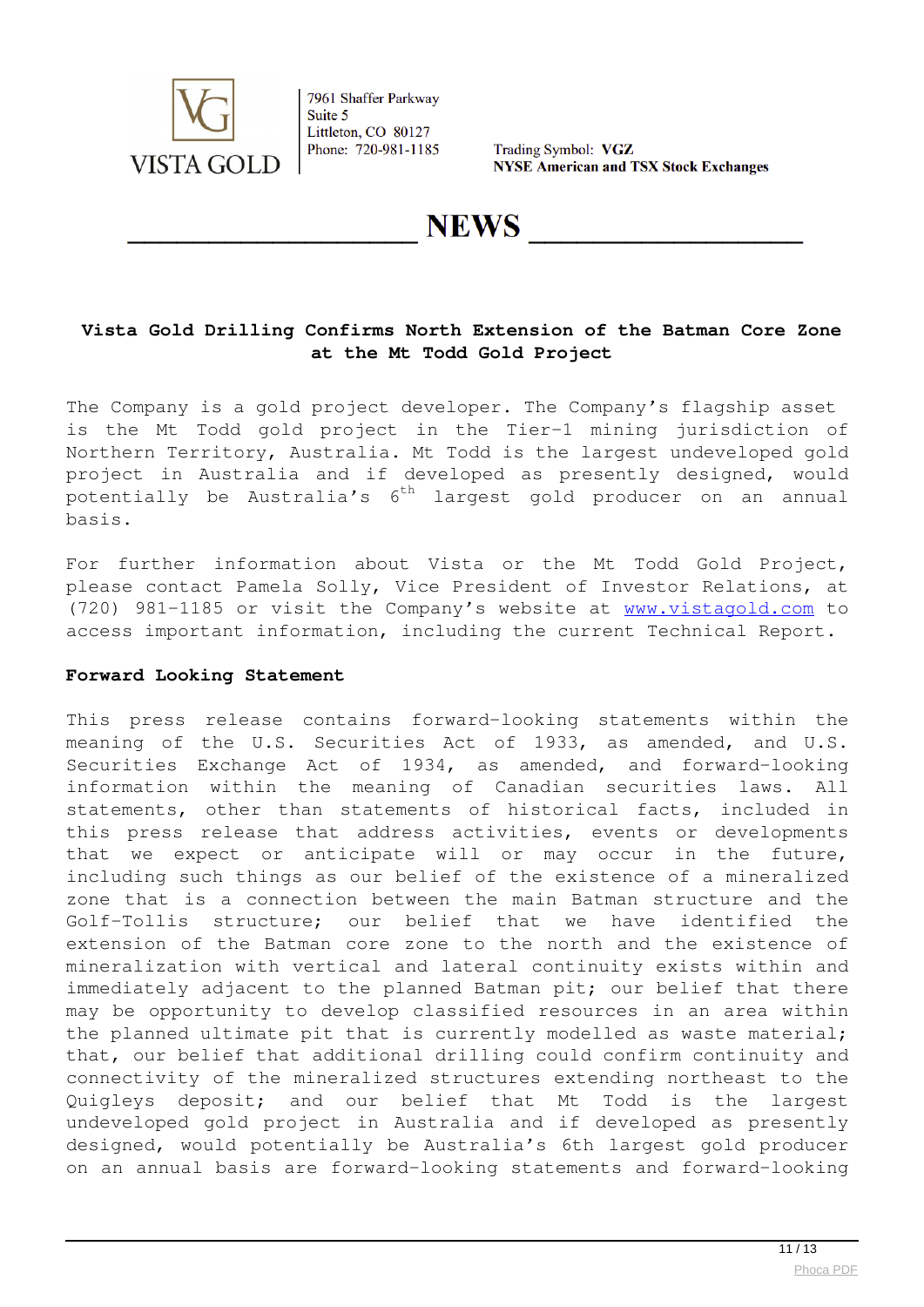

Trading Symbol: VGZ **NYSE American and TSX Stock Exchanges** 

## **NEWS**

#### **Vista Gold Drilling Confirms North Extension of the Batman Core Zone at the Mt Todd Gold Project**

information. The material factors and assumptions used to develop the forward-looking statements and forward-looking information contained in this press release include the following: our approved business plans, exploration and assay results, results of our test work for process area improvements, mineral resource and reserve estimates and results of preliminary economic assessments, prefeasibility studies and feasibility studies on our projects, if any, our experience with regulators, and positive changes to current economic conditions and the price of gold. When used in this press release, the words "optimistic," "potential," "indicate," "expect," "intend," "hopes," "believe," "may," "will," "if," "anticipate," and similar expressions are intended to identify forward-looking statements and forwardlooking information. These statements involve known and unknown risks, uncertainties and other factors which may cause the actual results, performance or achievements of the Company to be materially different from any future results, performance or achievements expressed or implied by such statements. Such factors include, among others, uncertainty of resource and reserve estimates, uncertainty as to the Company's future operating costs and ability to raise capital; risks relating to cost increases for capital and operating costs; risks of shortages and fluctuating costs of equipment or supplies; risks relating to fluctuations in the price of gold; the inherently hazardous nature of mining-related activities; potential effects on our operations of environmental regulations in the countries in which it operates; risks due to legal proceedings; risks relating to political and economic instability in certain countries in which it operates; uncertainty as to the results of bulk metallurgical test work; and uncertainty as to completion of critical milestones for Mt Todd; as well as those factors discussed under the headings "Note Regarding Forward-Looking Statements" and "Risk Factors" in the Company's latest Annual Report on Form 10-K as filed February 26, 2020 and other documents filed with the U.S. Securities and Exchange Commission and Canadian securities regulatory authorities. Although we have attempted to identify important factors that could cause actual results to differ materially from those described in forward-looking